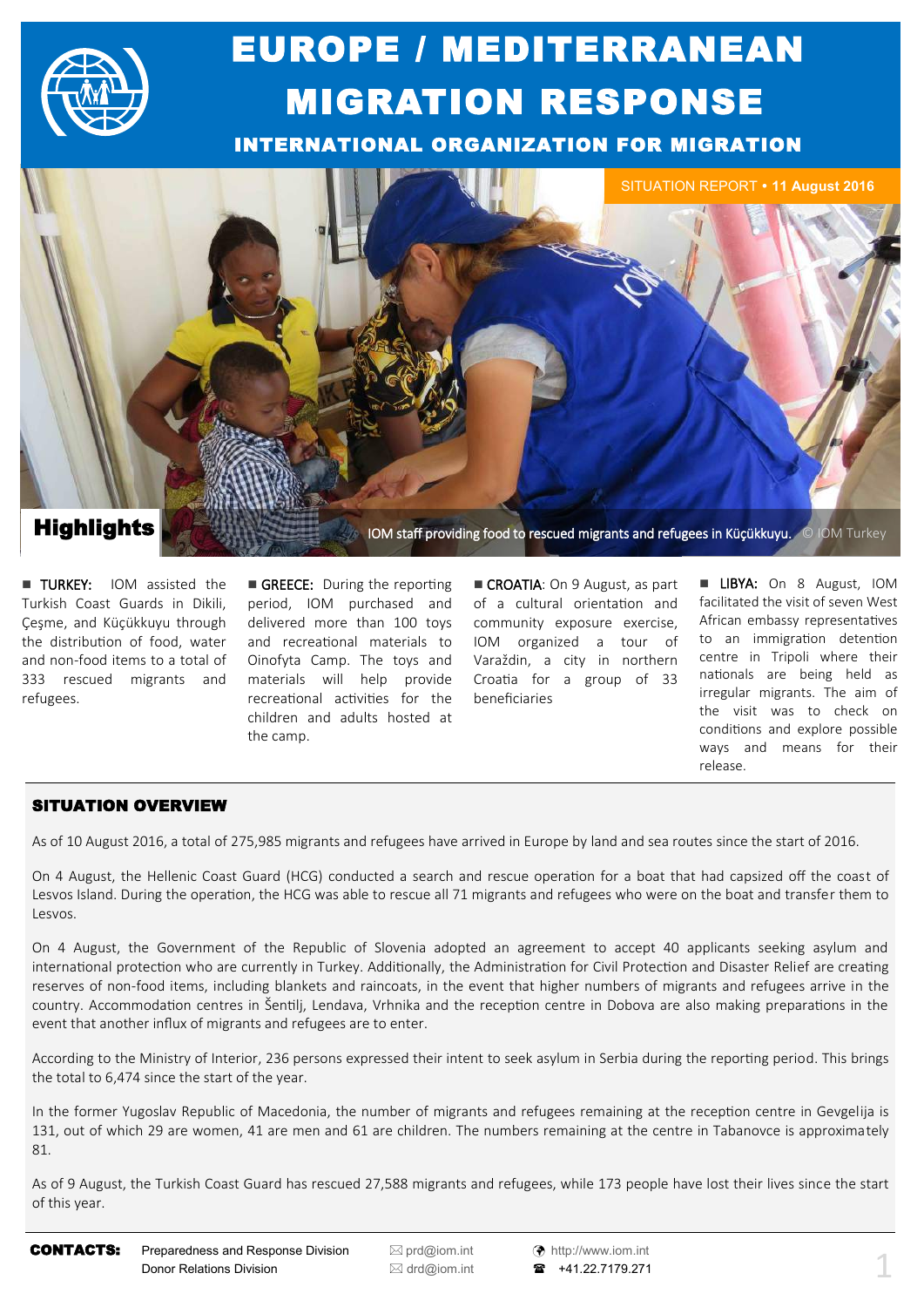### IOM RESPONSE

### **Turkey**

IOM supports the Turkish Coast Guard (TCG) by distributing food, water, and non-food items (NFIs) to migrants and refugees rescued at sea. During the reporting period, IOM assisted the TCG in Dikili (one of the points in İzmir for irregular migrants and refugees crossing to Lesvos in Greece) through the provision of food, water and NFIs (including blankets, clothing and shoes) for 140 rescued migrants and refugees. The majority of those rescued at sea in Dikili came from Syria.

In Çeşme (one of the points in Izmir for irregular migrants and refugees crossing to Chios in Greece), the IOM field team supported the TCG through the provision of food, water and NFIs to 68 rescued migrants and refugees. Among this group, the IOM social worker identified five vulnerable cases who were in need of psychosocial and/or medical assistance. Vulnerable cases were referred to ASAM (Association for Solidarity with Asylum Seekers and Migrants), an NGO that has a multi-service centre in Izmir. IOM will continue to identify and refer vulnerable migrants and refugees rescued at sea to relevant authorities and institutions. Furthermore, in Küçükkuyu, IOM distributed food, water, and NFIs to 125 rescued migrants and refugees.



Rescued migrant family in Küçükkuyu receiving IOM assistance. © IOM Turkey 2016

To date, with funding from the European Commission  $-$ Humanitarian Aid & Civil Protection (ECHO), IOM has provided 24 prefabricated cabins that are installed at 15 reception points where migrants and refugees are rescued at sea. The cabins are used as changing rooms for female

migrants and refugees, as well as children, rescued at sea. The cabins also provide storage space for NFIs, including hygiene kits and blankets, which are then distributed to those who have been rescued. Furthermore, IOM has provided a total of 5,000 hygiene kits, 5,000 blankets, 12 tarpaulin tents to help shelter rescued migrants and refugees from the elements, 14 heaters, and 340 plastic chairs for the reception areas.

Through funding from the US Association for International Migration (USAIM), IOM has also procured 600 pairs of shoes which will be used by migrants and refugees rescued at sea in Çeşme (300) and Dikili (300).

To meet the request by TCG, IOM will be procuring 1,000 food kits and 2,000 bottled water to be distributed to rescued migrants and refugees. Moreover, IOM, in cooperation with a local NGO, will be purchasing baby diapers to be distributed to vulnerable migrant and refugee families in and around Izmir.

### **Greece**

From 25 July to 5 August, IOM, along with UNHCR, the European Commission (EC), European Asylum Support Office, Greek Asylum Service, and Frontex, participated in a common information campaign coordinated by the Greek delegation of the EC in five islands (Lesvos, Chios, Samos, Leros and Kos). During the two week information campaign, IOM provided assisted voluntary return (AVR) information to a total of 1,741 migrants.



IOM providing AVR information during an information campaign on Kos Island. © IOM Greece 2016

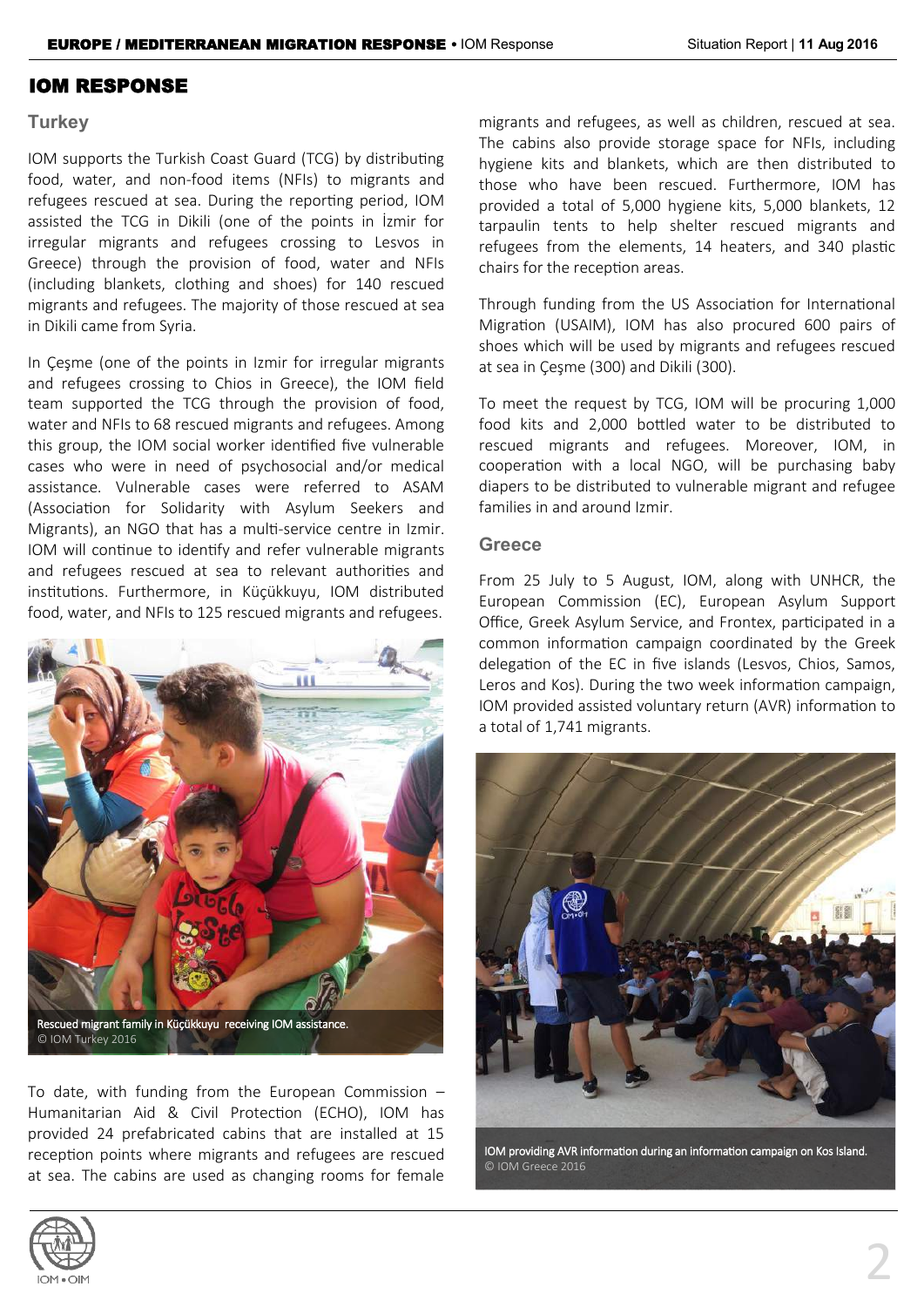During the reporting period, IOM delivered information services to 576 beneficiaries at the reception and identification centres in Lesvos and Samos. The beneficiaries received information about their rights and obligations, as well as information on the asylum process and AVR services. IOM cultural mediators also assisted 123 migrants and refugees with their registration procedures and provided interpretation services for 227 beneficiaries during their medical and psychosocial sessions.

At the Oinofyta Camp, north of Athens, IOM purchased and delivered more than 100 toys and recreational materials which will help provide recreational activities for the children and adults hosted at the camp.



IOM continues to provide AVR services and extensive information campaigns at open facilities in the mainland and islands where the majority of the stranded migrants are accommodated. During the reporting period, IOM provided AVR information to more than 1,900 migrants throughout Greece. Since the beginning of 2016, IOM has assisted 3,940 migrants (including 29 medical cases and 48 unaccompanied minors) return to their country of origin safely and with dignity. The majority of this total were returned to Morocco (1,012), Afghanistan (938), and Iraq (637).

As of 10 August, IOM has assisted 2,895 beneficiaries under the EU relocation programme. During the pre-departure phase, IOM conducted health assessments to ensure that beneficiaries travel in safety. Furthermore, IOM organized pre-departure and cultural orientation sessions, providing information on their rights and obligations, what to expect when they arrive, as well as pre-embarkation information. During the reporting period, a total of 257 beneficiaries were relocated to France (143), Romania (41), Lithuania (33), Finland (32), Estonia (5), and the Netherlands (3). An additional 150 beneficiaries are scheduled to depart later this week.

### **Serbia**

IOM teams continue to provide counselling on AVR options to migrants in Serbia who are seeking to return to their country of origin. IOM teams are deployed at Presevo Registration Centre, Dimitrovgrad, Sid and Kelebija/Horogs border crossing points. For vulnerable families and individuals, IOM also provides transportation to local institutions and service providers such as the local health centre and centre for social work.

Since mid-February 2016, IOM has provided AVR assistance to a total of 52 beneficiaries. The majority of these beneficiaries were returned to Morocco (16), Iran (14), Iraq (9), and Algeria (5). For those who decide to return to their country, IOM provides them with all necessary technical and logistical support, including: contact with relevant embassies, transport to the embassies, assistance with travel documents, travel arrangements, transit assistance, and assistance upon arrival to the country of origin.

### **Former Yugoslav Republic of Macedonia**

IOM has two mobile teams in the Tabnovce and Gevgelija reception centres. Each team consists of three staff members (a translator, social worker and medical officer) who help to address the needs of vulnerable populations among the remaining group of migrants and refugees. The mobile teams are actively monitoring and screening the remaining migrants and refugees to help ensure that those with vulnerabilities, especially victims of trafficking, are identified and referred to the appropriate services.

IOM also helps to support the Border Police units in facilitating communication with migrants/refugees by establishing mobile teams of interpreters from Arabic to Macedonian.

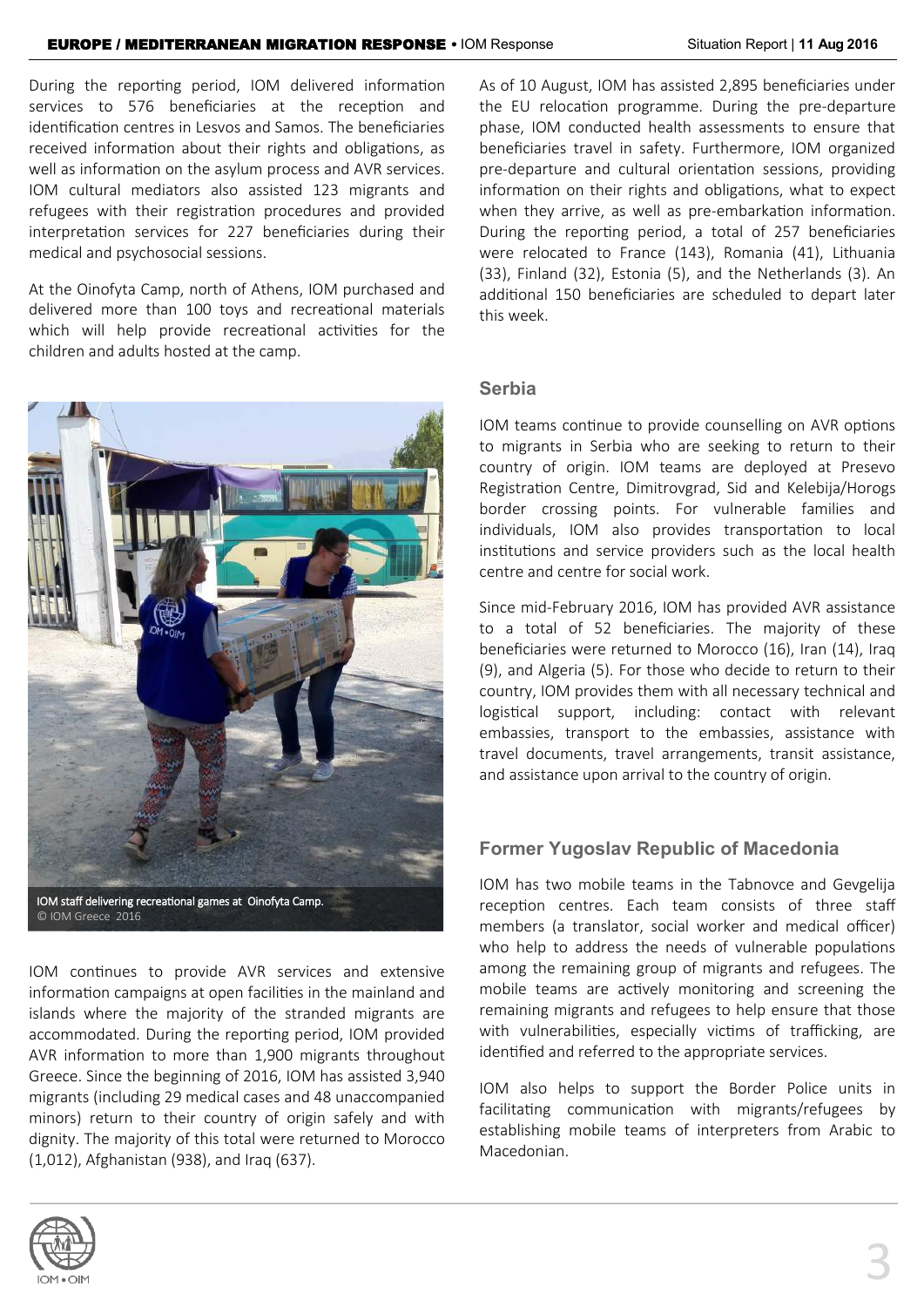### **Croatia**

IOM continues to deliver English and Croatian language classes for migrants and asylum seekers. During the reporting period, a total of 27 language (18 in English and 9 in Croatian) courses were organized and provided at the Reception Centre for Asylum Seekers (RCAS) in Zagreb. IOM has also once more begun providing cultural orientation workshops. As of 10 August, a total of 147 language classes (95 in English and 52 in Croatian) and 30 cultural orientation courses have been delivered by IOM.

Two gender-based violence workshops are planned for the second half of August. Furthermore, IOM interpreters for Arabic, Urdu, and Farsi continue to provide support and act as cultural mediators for information dissemination and communication among the asylum seekers, migrants and refugees.

On 9 August, as part of a cultural orientation and community exposure exercise, IOM organized a tour of Varaždin, a city in northern Croatia for a group of 33 beneficiaries. The group was able to tour the city and visit the Varaždin feudal fortress, the City Museum, and the Neanderthal museum on Hušnjak Hill in Krapina. Another community exposure trip is planned for 22 August.



During the reporting period, IOM completed the distribution of 307 weather appropriate shoes and clothing sets to migrants accommodated in the RCAS in Zagreb and Kutina. Additionally, children toys were distributed at the RCAS in Zagreb while toys will also be distributed at the RCAS in Kutina during the next reporting period.



IOM staff distributing weather appropriate shoes and clothes at the RCAS in Kutina. © IOM Croatia 2016

### **Slovenia**

From 25 – 29 July, IOM hosted an intensive five-day training course on cultural mediation with a focus on healthcare assistance. The training provided 14 participants, all of whom had a background working with migrants, with the knowledge and skills required for successful intercultural mediation. Participants explored the importance of facilitating communication and understanding between diverse individuals and communities in Slovenia.

On 4 August, as part of the EU relocation programme, a group of 9 Eritrean nationals arrived from Italy to Ljubljana Asylum Home where they were greeted by IOM staff. On 10 August, another group of asylum seekers comprising of 18 Syrian and Iraqi nationals arrived at Ljubljana Jože Pučnik Airport. IOM staff welcomed the group at the airport and provided them with reception assistance.

On 10 August, IOM, in cooperation with the Slovenian Ministry of Interior, provided family reunification assistance to a family at Brnik International Airport. At the request of the Ministry of Interior, IOM assisted with arranging their travel documents, flight bookings and implemented both transit and arrival assistance at airports.

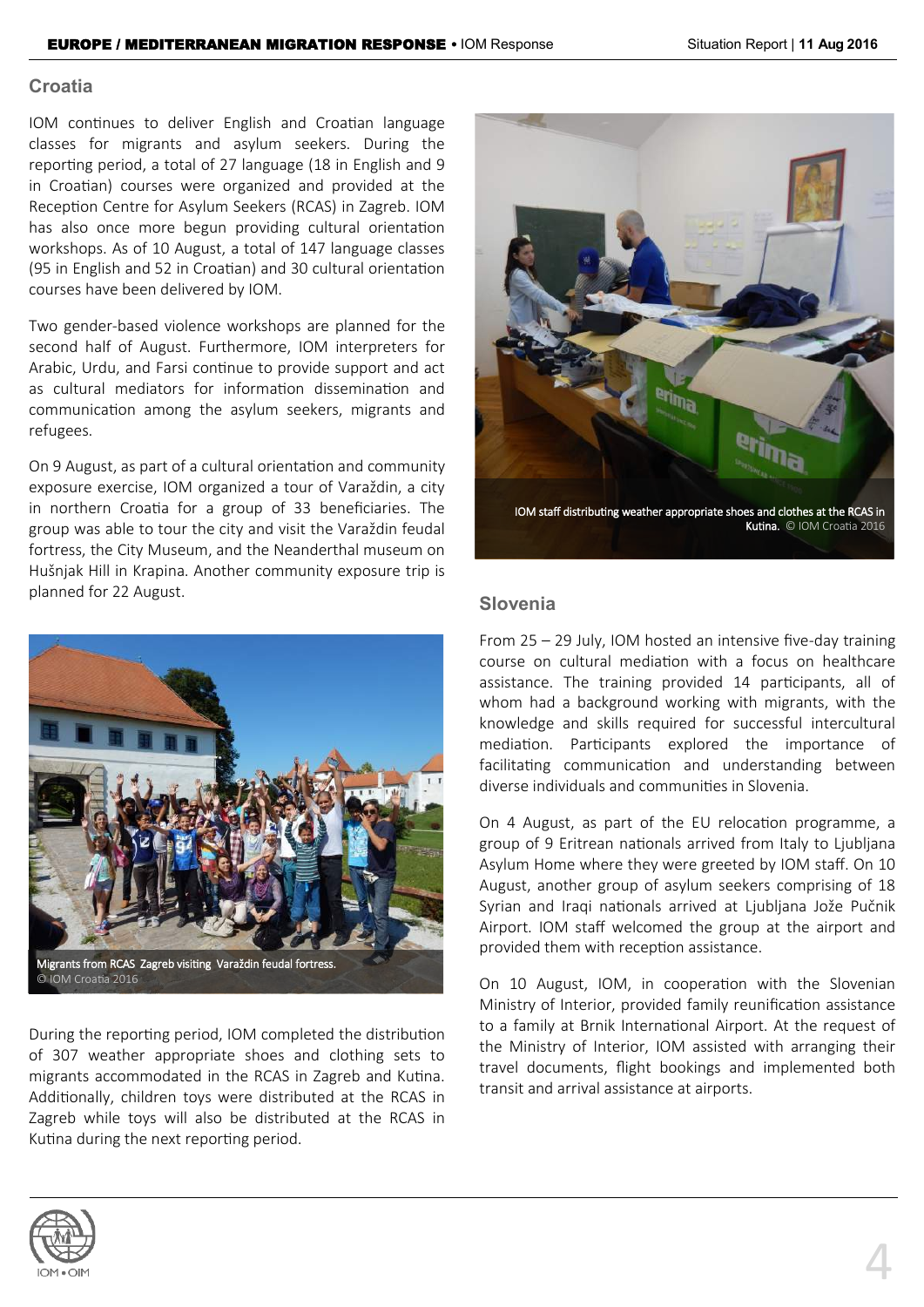### **Italy**

Between 30 July – 3 August, 5,437 rescued migrants were brought to the harbours of Augusta, Catania, Lampedusa, Messina, Pozzallo, Reggio Calabria and Salerno. An additional boat landing took place on 7 August where IOM registered a total of 570 migrants.

IOM teams continue to be deployed at the main boat landing points in Sicily (including Lampedusa), Calabria, and Apulia. The IOM teams provide legal assistance to those arriving by sea, monitor the reception conditions of migrants, and support the authorities in the identification of vulnerable populations. Vulnerable cases also include unaccompanied children, migrants in need of health and/or psychosocial support, women victims of trafficking, and the elderly. Furthermore, two IOM teams work in Sicily and Apulia with the specific aims of enhancing detection and identification of victims of trafficking and referring them for services to relevant authorities.



### **Libya**

On 27 July, the Libyan Coast Guard (LCG) conducted a search and rescue operation where 144 migrants were rescued and brought back to shore near Zuwara. The LCG also recovered 155 bodies along the Libyan shores, bringing the total to date since the start of this year, to 335 bodies. An estimated 120 migrants are considered missing from other shipwrecks during the reporting period.

On 1 August, IOM provided 137 migrants in Al Khums detention centre with non-food items (NFIs), including mattresses, pillows and blankets, and hygiene kits.

IOM organized a meeting in Tunis, Tunisia on 1 August that brought together representatives from the Libyan Ministry of Health, the LCG, UNSMIL, and the Dutch Embassy's Liaison Officer for Maghreb Sahel, to discuss the needs and action plan for a project focused on improving the capacity of the LCG in conducting search and rescue operations. The meeting also provided an overview of good practices related to providing healthcare services for rescue operations and at points of disembarkation and reception.

On 8 August, IOM facilitated the visit of seven West African embassy representatives in Libya to an immigration detention centre in Tripoli where their nationals are being held as irregular migrants. IOM worked with Libyan authorities to facilitate the visit by diplomats from Senegal, Cote d'Ivoire, Guinea Conakry, Ghana, Nigeria, The Gambia and Chad to Salah Al Dein detention centre, which is currently hosting 350 West African nationals. The aim of the visit was for the diplomats to check on conditions in which their nationals are being held and explore possible ways and means for their release, as well as to identify those interested in voluntary humanitarian repatriation. Of the 350 migrants held in the centre, approximately 330 expressed an interest in voluntary return to their countries of origin.



Embassy representatives taking an IOM bus to conduct a tour of a detention centre. © IOM Libya 2016

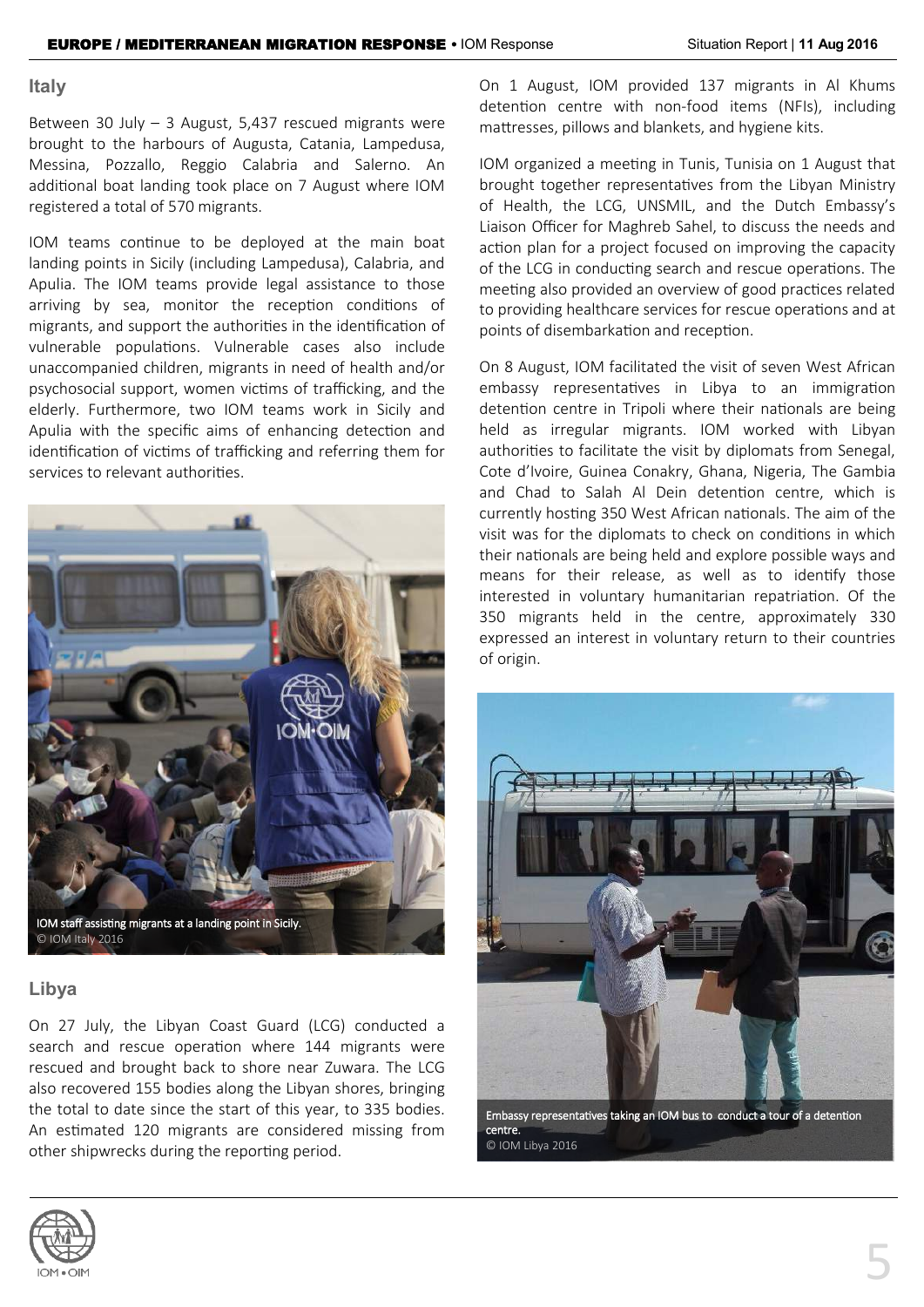### **Niger**

At the IOM transit centres, from 27 July – 10 August, IOM registered 2,281 new migrants requesting voluntary return services. Furthermore, IOM provided 2,528 migrants with shelter, food, and medical and psychosocial support assistance.

IOM provided 210 migrants with return assistance to their country of origin, the majority of whom were returned to Guinea Conakry (75), Senegal (39), Guinea Bissau (31), Cameroon (21), Cote d'Ivoire (15), and Mali (14).

During the reporting period, Nigerien authorities in Agadez referred five Nigerien minors (between the ages of 15-17 years old) who were victims of trafficking (VOTs) to the IOM protection unit. IOM provides all five VOTs with assistance and helped to repatriate each of them to their villages of origin. They will also receive reintegration assistance. Additionally, authorities in Niamey referred six Ivorian minors (between the ages of 9-12 years old) who were VOTs to IOM's protection unit. IOM is providing them with assistance and are currently hosted at a centre for minors while their respective cases are being investigated by relevant authorities.

Between 4 – 5 August, IOM organized a regional training on migration for 80 journalists from Niger, Senegal and Nigeria. Some of the topics covered at the training included international migration and proper terminology for media coverage, public opinion and media on migration, and the power of images on migration as presented by the media. The Minister of Communication supported the initiative and also chaired the opening of the training. The regional training resulted in the creation of a Regional Network of Journalists Specialized on Migration.



Journalists holding their certificates from a regional training organized by IOM. © IOM Niger 2016

### IOM operations are supported by:



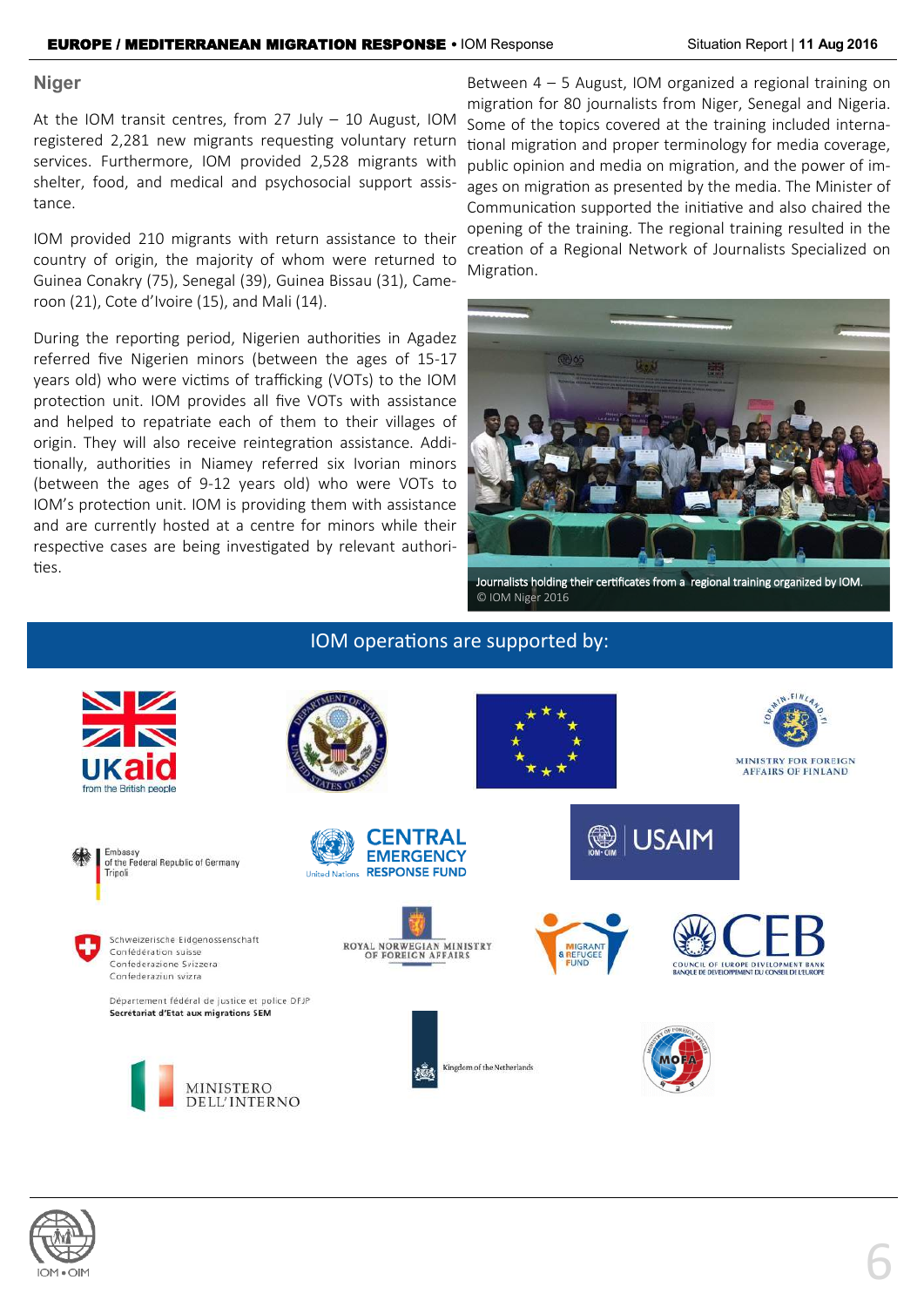# Europe / Mediterranean Migration Response

IOM's **online portal** provides information on trends and transit routes related to the Europe / Mediterranean migration crisis. The below depicts a map of the transit routes and the total number of people that travelled to Europe. An updated version of the portal can be found at **[http://migration.iom.int.](http://migration.iom.int)** 

\*All other countries in the route have registered zero arrivals in the period between the reporting period. However there are stranded migrants in those countries. The number of stranded migrants is on the next page.

![](_page_6_Picture_5.jpeg)

![](_page_6_Picture_6.jpeg)

Increase of 84%

| <b>Recent trends in migrant flow</b>                                                                    |                    |                 | Between 28 July — 10 August $2016*$ |                 |               |
|---------------------------------------------------------------------------------------------------------|--------------------|-----------------|-------------------------------------|-----------------|---------------|
| Country                                                                                                 | Greece             | Bulgaria        | Italy                               | Serbia          | Hungary       |
| <b>Registered Arrivals</b>                                                                              | 1,241              | ,106            | 11,715                              | 203             | 169           |
| Change in comparison to registered arrivals of<br>previous period $(14 \text{ July} - 27 \text{ July})$ | Increase of $11\%$ | Increase of 34% | Increase of $11\%$                  | Decrease of 17% | Increase of 8 |